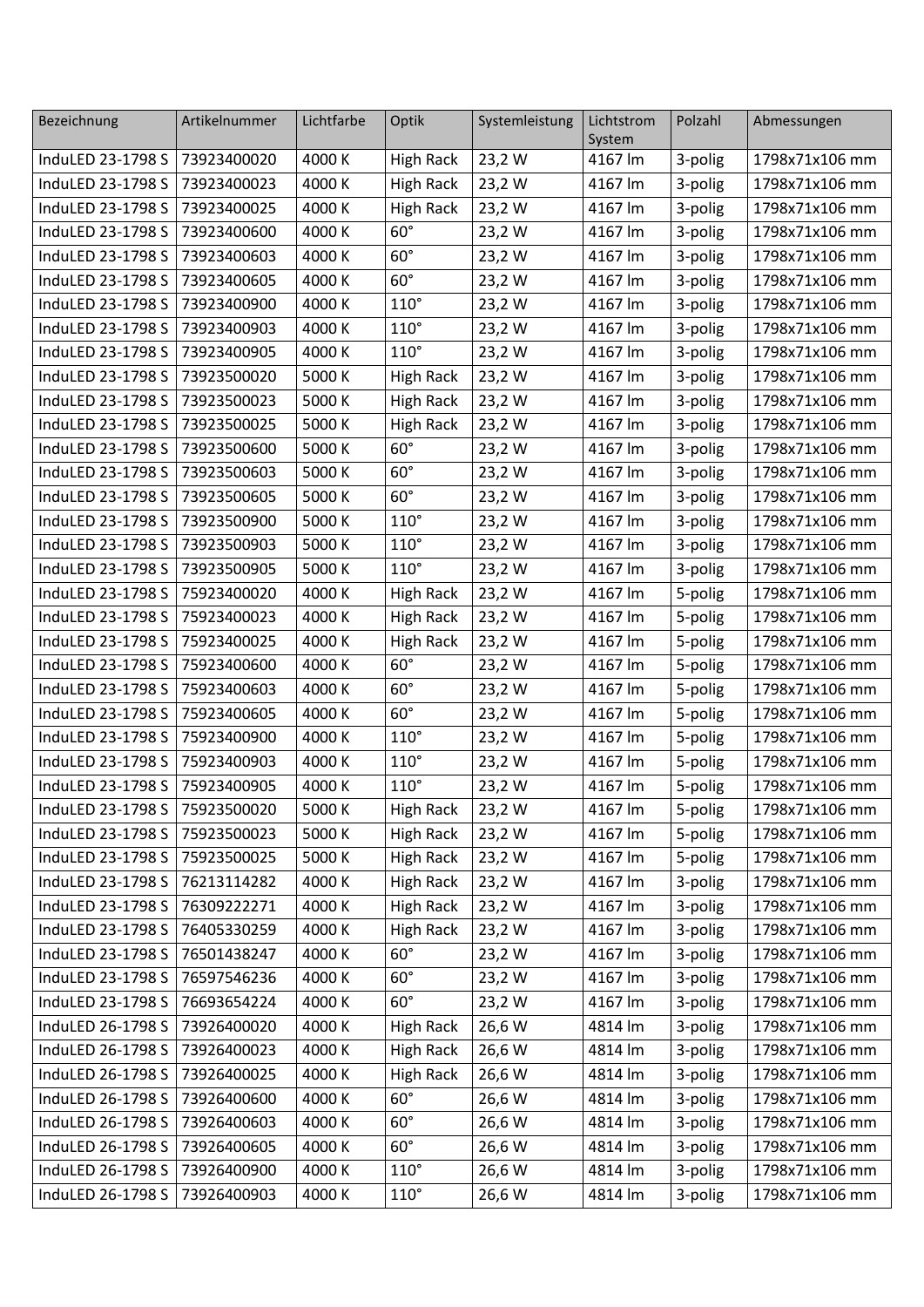| InduLED 26-1798 S | 73926400905 | 4000 K | $110^\circ$      | 26,6 W | 4814 lm | 3-polig | 1798x71x106 mm |
|-------------------|-------------|--------|------------------|--------|---------|---------|----------------|
| InduLED 26-1798 S | 73926500020 | 5000 K | <b>High Rack</b> | 26,6 W | 4814 lm | 3-polig | 1798x71x106 mm |
| InduLED 26-1798 S | 73926500023 | 5000 K | High Rack        | 26,6 W | 4814 lm | 3-polig | 1798x71x106 mm |
| InduLED 26-1798 S | 73926500025 | 5000 K | <b>High Rack</b> | 26,6 W | 4814 lm | 3-polig | 1798x71x106 mm |
| InduLED 26-1798 S | 73926500600 | 5000 K | $60^\circ$       | 26,6 W | 4814 lm | 3-polig | 1798x71x106 mm |
| InduLED 26-1798 S | 73926500603 | 5000 K | $60^\circ$       | 26,6 W | 4814 lm | 3-polig | 1798x71x106 mm |
| InduLED 26-1798 S | 73926500605 | 5000 K | $60^\circ$       | 26,6 W | 4814 lm | 3-polig | 1798x71x106 mm |
| InduLED 26-1798 S | 73926500900 | 5000 K | $110^\circ$      | 26,6 W | 4814 lm | 3-polig | 1798x71x106 mm |
| InduLED 26-1798 S | 73926500903 | 5000 K | $110^\circ$      | 26,6 W | 4814 lm | 3-polig | 1798x71x106 mm |
| InduLED 26-1798 S | 73926500905 | 5000 K | $110^\circ$      | 26,6 W | 4814 lm | 3-polig | 1798x71x106 mm |
| InduLED 26-1798 S | 75926400020 | 4000 K | <b>High Rack</b> | 26,6 W | 4814 lm | 5-polig | 1798x71x106 mm |
| InduLED 26-1798 S | 75926400023 | 4000 K | <b>High Rack</b> | 26,6 W | 4814 lm | 5-polig | 1798x71x106 mm |
| InduLED 26-1798 S | 75926400025 | 4000 K | High Rack        | 26,6 W | 4814 lm | 5-polig | 1798x71x106 mm |
| InduLED 26-1798 S | 75926400600 | 4000 K | $60^\circ$       | 26,6 W | 4814 lm | 5-polig | 1798x71x106 mm |
| InduLED 26-1798 S | 75926400603 | 4000 K | $60^\circ$       | 26,6 W | 4814 lm | 5-polig | 1798x71x106 mm |
| InduLED 26-1798 S | 75926400605 | 4000 K | $60^\circ$       | 26,6 W | 4814 lm | 5-polig | 1798x71x106 mm |
| InduLED 26-1798 S | 75926400900 | 4000 K | $110^\circ$      | 26,6 W | 4814 lm | 5-polig | 1798x71x106 mm |
| InduLED 26-1798 S | 75926400903 | 4000 K | $110^\circ$      | 26,6 W | 4814 lm | 5-polig | 1798x71x106 mm |
| InduLED 26-1798 S | 75926400905 | 4000 K | $110^\circ$      | 26,6 W | 4814 lm | 5-polig | 1798x71x106 mm |
| InduLED 26-1798 S | 75926500020 | 5000 K | High Rack        | 26,6 W | 4814 lm | 5-polig | 1798x71x106 mm |
| InduLED 26-1798 S | 75926500023 | 5000 K | <b>High Rack</b> | 26,6 W | 4814 lm | 5-polig | 1798x71x106 mm |
| InduLED 26-1798 S | 75926500025 | 5000 K | High Rack        | 26,6 W | 4814 lm | 5-polig | 1798x71x106 mm |
| InduLED 26-1798 S | 75926500600 | 5000 K | $60^\circ$       | 26,6 W | 4814 lm | 5-polig | 1798x71x106 mm |
| InduLED 26-1798 S | 75926500603 | 5000 K | $60^\circ$       | 26,6 W | 4814 lm | 5-polig | 1798x71x106 mm |
| InduLED 26-1798 S | 75926500605 | 5000 K | $60^\circ$       | 26,6 W | 4814 lm | 5-polig | 1798x71x106 mm |
| InduLED 26-1798 S | 75926500900 | 5000 K | $110^\circ$      | 26,6 W | 4814 lm | 5-polig | 1798x71x106 mm |
| InduLED 26-1798 S | 75926500903 | 5000 K | $110^\circ$      | 26,6 W | 4814 lm | 5-polig | 1798x71x106 mm |
| InduLED 26-1798 S | 75926500905 | 5000 K | $110^\circ$      | 26,6 W | 4814 lm | 5-polig | 1798x71x106 mm |
| InduLED 33-1798 S | 73933400020 | 4000 K | High Rack        | 33,5 W | 5942 lm | 3-polig | 1798x71x106 mm |
| InduLED 33-1798 S | 73933400023 | 4000 K | <b>High Rack</b> | 33,5 W | 5942 lm | 3-polig | 1798x71x106 mm |
| InduLED 33-1798 S | 73933400025 | 4000 K | <b>High Rack</b> | 33,5 W | 5942 lm | 3-polig | 1798x71x106 mm |
| InduLED 33-1798 S | 73933400600 | 4000 K | $60^\circ$       | 33,5 W | 5942 lm | 3-polig | 1798x71x106 mm |
| InduLED 33-1798 S | 73933400603 | 4000 K | $60^\circ$       | 33,5 W | 5942 lm | 3-polig | 1798x71x106 mm |
| InduLED 33-1798 S | 73933400605 | 4000 K | $60^\circ$       | 33,5 W | 5942 lm | 3-polig | 1798x71x106 mm |
| InduLED 33-1798 S | 73933400900 | 4000 K | $110^\circ$      | 33,5 W | 5942 lm | 3-polig | 1798x71x106 mm |
| InduLED 33-1798 S | 73933400903 | 4000 K | $110^\circ$      | 33,5 W | 5942 lm | 3-polig | 1798x71x106 mm |
| InduLED 33-1798 S | 73933400905 | 4000 K | $110^\circ$      | 33,5 W | 5942 lm | 3-polig | 1798x71x106 mm |
| InduLED 33-1798 S | 73933500020 | 5000 K | <b>High Rack</b> | 33,5 W | 5942 lm | 3-polig | 1798x71x106 mm |
| InduLED 33-1798 S | 73933500023 | 5000 K | <b>High Rack</b> | 33,5 W | 5942 lm | 3-polig | 1798x71x106 mm |
| InduLED 33-1798 S | 73933500025 | 5000 K | High Rack        | 33,5 W | 5942 lm | 3-polig | 1798x71x106 mm |
| InduLED 33-1798 S | 73933500600 | 5000 K | $60^\circ$       | 33,5 W | 5942 lm | 3-polig | 1798x71x106 mm |
| InduLED 33-1798 S | 73933500603 | 5000 K | $60^\circ$       | 33,5 W | 5942 lm | 3-polig | 1798x71x106 mm |
| InduLED 33-1798 S | 73933500605 | 5000 K | $60^\circ$       | 33,5 W | 5942 lm | 3-polig | 1798x71x106 mm |
| InduLED 33-1798 S | 73933500900 | 5000 K | $110^\circ$      | 33,5 W | 5942 lm | 3-polig | 1798x71x106 mm |
| InduLED 33-1798 S | 73933500903 | 5000 K | $110^\circ$      | 33,5 W | 5942 lm | 3-polig | 1798x71x106 mm |
| InduLED 33-1798 S | 73933500905 | 5000 K | $110^\circ$      | 33,5 W | 5942 lm | 3-polig | 1798x71x106 mm |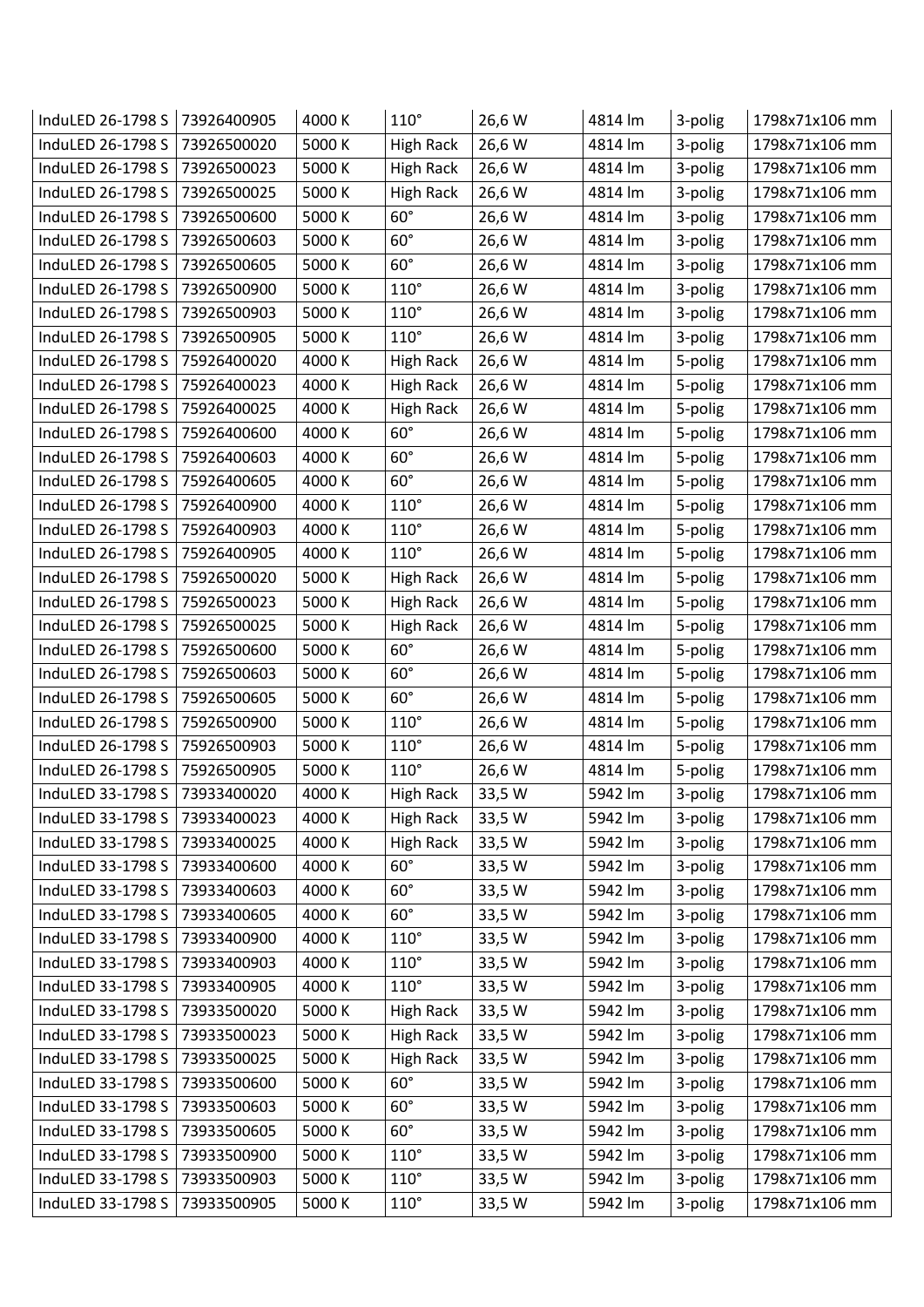| InduLED 33-1798 S | 75933400020 | 4000 K | <b>High Rack</b> | 33,5 W | 5942 lm | 5-polig | 1798x71x106 mm |
|-------------------|-------------|--------|------------------|--------|---------|---------|----------------|
| InduLED 33-1798 S | 75933400023 | 4000 K | <b>High Rack</b> | 33,5 W | 5942 lm | 5-polig | 1798x71x106 mm |
| InduLED 33-1798 S | 75933400025 | 4000 K | <b>High Rack</b> | 33,5 W | 5942 lm | 5-polig | 1798x71x106 mm |
| InduLED 33-1798 S | 75933400600 | 4000 K | $60^\circ$       | 33,5 W | 5942 lm | 5-polig | 1798x71x106 mm |
| InduLED 33-1798 S | 75933400603 | 4000 K | $60^\circ$       | 33,5 W | 5942 lm | 5-polig | 1798x71x106 mm |
| InduLED 33-1798 S | 75933400605 | 4000 K | $60^\circ$       | 33,5 W | 5942 lm | 5-polig | 1798x71x106 mm |
| InduLED 33-1798 S | 75933400900 | 4000 K | $110^\circ$      | 33,5 W | 5942 lm | 5-polig | 1798x71x106 mm |
| InduLED 33-1798 S | 75933400903 | 4000 K | $110^\circ$      | 33,5 W | 5942 lm | 5-polig | 1798x71x106 mm |
| InduLED 33-1798 S | 75933400905 | 4000 K | $110^\circ$      | 33,5 W | 5942 lm | 5-polig | 1798x71x106 mm |
| InduLED 33-1798 S | 75933500020 | 5000 K | <b>High Rack</b> | 33,5 W | 5942 lm | 5-polig | 1798x71x106 mm |
| InduLED 33-1798 S | 75933500023 | 5000 K | High Rack        | 33,5 W | 5942 lm | 5-polig | 1798x71x106 mm |
| InduLED 33-1798 S | 75933500025 | 5000 K | <b>High Rack</b> | 33,5 W | 5942 lm | 5-polig | 1798x71x106 mm |
| InduLED 33-1798 S | 75933500600 | 5000 K | $60^\circ$       | 33,5 W | 5942 lm | 5-polig | 1798x71x106 mm |
| InduLED 33-1798 S | 75933500603 | 5000 K | $60^\circ$       | 33,5 W | 5942 lm | 5-polig | 1798x71x106 mm |
| InduLED 33-1798 S | 75933500605 | 5000 K | $60^\circ$       | 33,5 W | 5942 lm | 5-polig | 1798x71x106 mm |
| InduLED 33-1798 S | 75933500900 | 5000 K | $110^\circ$      | 33,5 W | 5942 lm | 5-polig | 1798x71x106 mm |
| InduLED 33-1798 S | 75933500903 | 5000 K | $110^\circ$      | 33,5 W | 5942 lm | 5-polig | 1798x71x106 mm |
| InduLED 33-1798 S | 75933500905 | 5000 K | $110^\circ$      | 33,5 W | 5942 lm | 5-polig | 1798x71x106 mm |
| InduLED 38-1798 S | 73938400020 | 4000 K | <b>High Rack</b> | 38,2W  | 6755 lm | 3-polig | 1798x71x106 mm |
| InduLED 38-1798 S | 73938400023 | 4000 K | <b>High Rack</b> | 38,2 W | 6755 lm | 3-polig | 1798x71x106 mm |
| InduLED 38-1798 S | 73938400025 | 4000 K | <b>High Rack</b> | 38,2 W | 6755 lm | 3-polig | 1798x71x106 mm |
| InduLED 38-1798 S | 73938400600 | 4000 K | $60^\circ$       | 38,2 W | 6755 lm | 3-polig | 1798x71x106 mm |
| InduLED 38-1798 S | 73938400603 | 4000 K | $60^\circ$       | 38,2 W | 6755 lm | 3-polig | 1798x71x106 mm |
| InduLED 38-1798 S | 73938400605 | 4000 K | $60^\circ$       | 38,2W  | 6755 lm | 3-polig | 1798x71x106 mm |
| InduLED 38-1798 S | 73938400900 | 4000 K | $110^\circ$      | 38,2 W | 6755 lm | 3-polig | 1798x71x106 mm |
| InduLED 38-1798 S | 73938400903 | 4000 K | $110^\circ$      | 38,2W  | 6755 lm | 3-polig | 1798x71x106 mm |
| InduLED 38-1798 S | 73938400905 | 4000 K | $110^\circ$      | 38,2 W | 6755 lm | 3-polig | 1798x71x106 mm |
| InduLED 38-1798 S | 73938500020 | 5000 K | High Rack        | 38,2W  | 6755 lm | 3-polig | 1798x71x106 mm |
| InduLED 38-1798 S | 73938500023 | 5000 K | <b>High Rack</b> | 38,2 W | 6755 lm | 3-polig | 1798x71x106 mm |
| InduLED 38-1798 S | 73938500025 | 5000 K | <b>High Rack</b> | 38,2 W | 6755 lm | 3-polig | 1798x71x106 mm |
| InduLED 38-1798 S | 73938500600 | 5000 K | $60^\circ$       | 38,2 W | 6755 lm | 3-polig | 1798x71x106 mm |
| InduLED 38-1798 S | 73938500603 | 5000 K | $60^\circ$       | 38,2 W | 6755 lm | 3-polig | 1798x71x106 mm |
| InduLED 38-1798 S | 73938500605 | 5000 K | $60^\circ$       | 38,2 W | 6755 lm | 3-polig | 1798x71x106 mm |
| InduLED 38-1798 S | 73938500900 | 5000 K | $110^\circ$      | 38,2 W | 6755 lm | 3-polig | 1798x71x106 mm |
| InduLED 38-1798 S | 73938500903 | 5000 K | $110^\circ$      | 38,2 W | 6755 lm | 3-polig | 1798x71x106 mm |
| InduLED 38-1798 S | 73938500905 | 5000 K | $110^\circ$      | 38,2 W | 6755 lm | 3-polig | 1798x71x106 mm |
| InduLED 38-1798 S | 75938400020 | 4000 K | <b>High Rack</b> | 38,2 W | 6755 lm | 5-polig | 1798x71x106 mm |
| InduLED 38-1798 S | 75938400023 | 4000 K | <b>High Rack</b> | 38,2W  | 6755 lm | 5-polig | 1798x71x106 mm |
| InduLED 38-1798 S | 75938400025 | 4000 K | <b>High Rack</b> | 38,2 W | 6755 lm | 5-polig | 1798x71x106 mm |
| InduLED 38-1798 S | 75938400600 | 4000 K | $60^\circ$       | 38,2 W | 6755 lm | 5-polig | 1798x71x106 mm |
| InduLED 38-1798 S | 75938400603 | 4000 K | $60^\circ$       | 38,2 W | 6755 lm | 5-polig | 1798x71x106 mm |
| InduLED 38-1798 S | 75938400605 | 4000 K | $60^\circ$       | 38,2 W | 6755 lm | 5-polig | 1798x71x106 mm |
| InduLED 38-1798 S | 75938400900 | 4000 K | $110^\circ$      | 38,2 W | 6755 lm | 5-polig | 1798x71x106 mm |
| InduLED 38-1798 S | 75938400903 | 4000 K | $110^\circ$      | 38,2 W | 6755 lm | 5-polig | 1798x71x106 mm |
| InduLED 38-1798 S | 75938400905 | 4000 K | $110^\circ$      | 38,2 W | 6755 lm | 5-polig | 1798x71x106 mm |
| InduLED 38-1798 S | 75938500020 | 5000 K | <b>High Rack</b> | 38,2 W | 6755 lm | 5-polig | 1798x71x106 mm |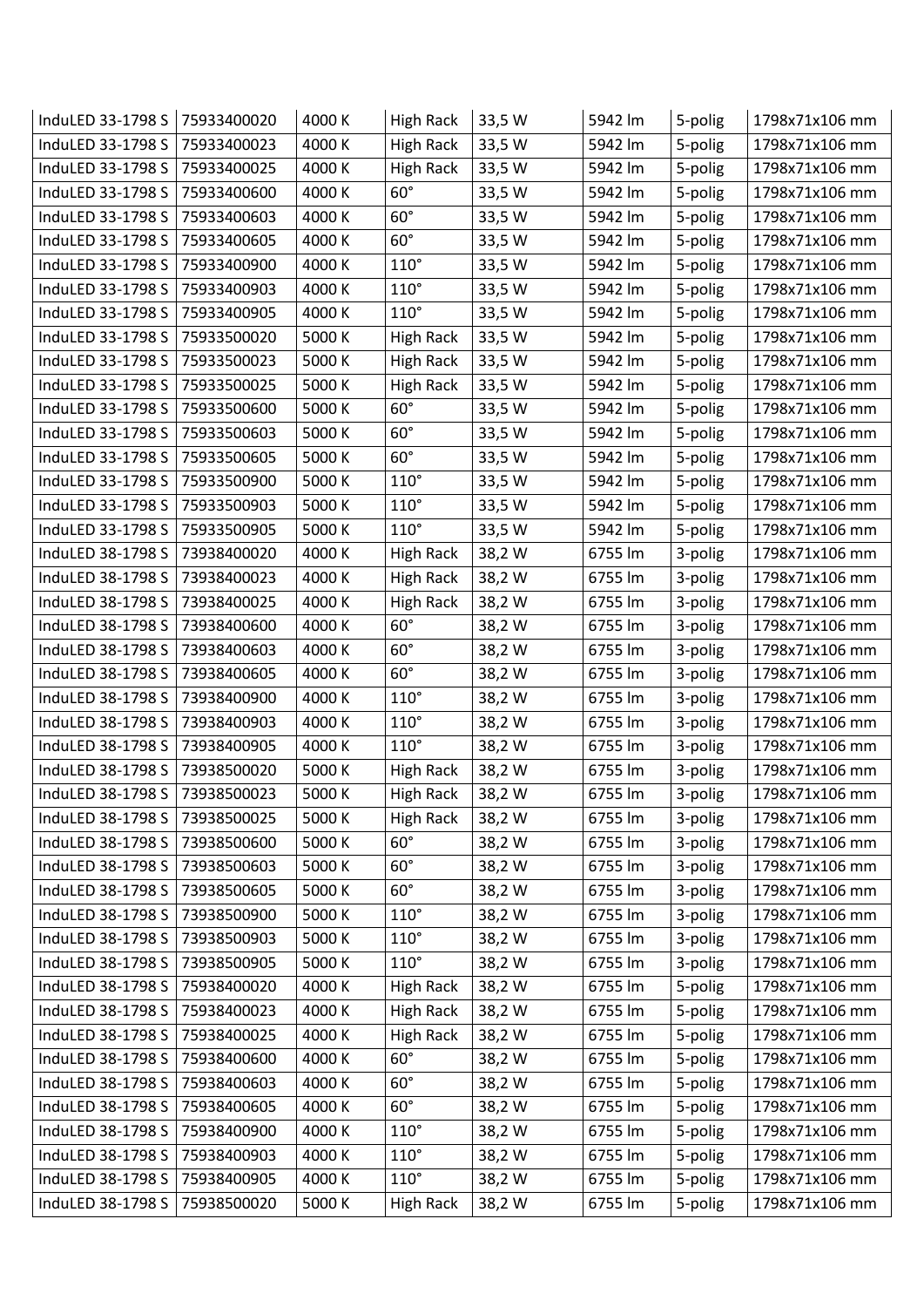| InduLED 38-1798 S | 75938500023 | 5000 K | High Rack        | 38,2 W | 6755 lm | 5-polig | 1798x71x106 mm |
|-------------------|-------------|--------|------------------|--------|---------|---------|----------------|
| InduLED 38-1798 S | 75938500025 | 5000 K | <b>High Rack</b> | 38,2 W | 6755 lm | 5-polig | 1798x71x106 mm |
| InduLED 38-1798 S | 75938500600 | 5000 K | $60^\circ$       | 38,2 W | 6755 lm | 5-polig | 1798x71x106 mm |
| InduLED 38-1798 S | 75938500603 | 5000 K | $60^\circ$       | 38,2W  | 6755 lm | 5-polig | 1798x71x106 mm |
| InduLED 38-1798 S | 75938500605 | 5000 K | $60^\circ$       | 38,2 W | 6755 lm | 5-polig | 1798x71x106 mm |
| InduLED 38-1798 S | 75938500900 | 5000 K | $110^\circ$      | 38,2 W | 6755 lm | 5-polig | 1798x71x106 mm |
| InduLED 38-1798 S | 75938500903 | 5000 K | $110^\circ$      | 38,2W  | 6755 lm | 5-polig | 1798x71x106 mm |
| InduLED 38-1798 S | 75938500905 | 5000 K | $110^\circ$      | 38,2 W | 6755 lm | 5-polig | 1798x71x106 mm |
| InduLED 48-1798 S | 73948400020 | 4000 K | <b>High Rack</b> | 48,2 W | 8351 lm | 3-polig | 1798x71x106 mm |
| InduLED 48-1798 S | 73948400023 | 4000 K | High Rack        | 48,2 W | 8351 lm | 3-polig | 1798x71x106 mm |
| InduLED 48-1798 S | 73948400025 | 4000 K | <b>High Rack</b> | 48,2 W | 8351 lm | 3-polig | 1798x71x106 mm |
| InduLED 48-1798 S | 73948400600 | 4000 K | $60^\circ$       | 48,2 W | 8351 lm | 3-polig | 1798x71x106 mm |
| InduLED 48-1798 S | 73948400603 | 4000 K | $60^\circ$       | 48,2 W | 8351 lm | 3-polig | 1798x71x106 mm |
| InduLED 48-1798 S | 73948400605 | 4000 K | $60^\circ$       | 48,2 W | 8351 lm | 3-polig | 1798x71x106 mm |
| InduLED 48-1798 S | 73948400900 | 4000 K | $110^\circ$      | 48,2 W | 8351 lm | 3-polig | 1798x71x106 mm |
| InduLED 48-1798 S | 73948400903 | 4000 K | $110^\circ$      | 48,2 W | 8351 lm | 3-polig | 1798x71x106 mm |
| InduLED 48-1798 S | 73948400905 | 4000 K | $110^\circ$      | 48,2 W | 8351 lm | 3-polig | 1798x71x106 mm |
| InduLED 48-1798 S | 73948500020 | 5000 K | <b>High Rack</b> | 48,2 W | 8351 lm | 3-polig | 1798x71x106 mm |
| InduLED 48-1798 S | 73948500023 | 5000 K | <b>High Rack</b> | 48,2 W | 8351 lm | 3-polig | 1798x71x106 mm |
| InduLED 48-1798 S | 73948500025 | 5000 K | <b>High Rack</b> | 48,2 W | 8351 lm | 3-polig | 1798x71x106 mm |
| InduLED 48-1798 S | 73948500600 | 5000 K | $60^\circ$       | 48,2 W | 8351 lm | 3-polig | 1798x71x106 mm |
| InduLED 48-1798 S | 73948500603 | 5000 K | $60^\circ$       | 48,2 W | 8351 lm | 3-polig | 1798x71x106 mm |
| InduLED 48-1798 S | 73948500605 | 5000 K | $60^\circ$       | 48,2 W | 8351 lm | 3-polig | 1798x71x106 mm |
| InduLED 48-1798 S | 73948500900 | 5000 K | $110^\circ$      | 48,2 W | 8351 lm | 3-polig | 1798x71x106 mm |
| InduLED 48-1798 S | 73948500903 | 5000 K | $110^\circ$      | 48,2 W | 8351 lm | 3-polig | 1798x71x106 mm |
| InduLED 48-1798 S | 73948500905 | 5000 K | $110^\circ$      | 48,2 W | 8351 lm | 3-polig | 1798x71x106 mm |
| InduLED 48-1798 S | 75948400020 | 4000 K | High Rack        | 48,2 W | 8351 lm | 5-polig | 1798x71x106 mm |
| InduLED 48-1798 S | 75948400023 | 4000 K | <b>High Rack</b> | 48,2 W | 8351 lm | 5-polig | 1798x71x106 mm |
| InduLED 48-1798 S | 75948400025 | 4000 K | <b>High Rack</b> | 48,2 W | 8351 lm | 5-polig | 1798x71x106 mm |
| InduLED 48-1798 S | 75948400600 | 4000 K | $60^\circ$       | 48,2 W | 8351 lm | 5-polig | 1798x71x106 mm |
| InduLED 48-1798 S | 75948400603 | 4000 K | $60^\circ$       | 48,2 W | 8351 lm | 5-polig | 1798x71x106 mm |
| InduLED 48-1798 S | 75948400605 | 4000 K | $60^\circ$       | 48,2 W | 8351 lm | 5-polig | 1798x71x106 mm |
| InduLED 48-1798 S | 75948400900 | 4000 K | $110^\circ$      | 48,2 W | 8351 lm | 5-polig | 1798x71x106 mm |
| InduLED 48-1798 S | 75948400903 | 4000 K | $110^\circ$      | 48,2 W | 8351 lm | 5-polig | 1798x71x106 mm |
| InduLED 48-1798 S | 75948400905 | 4000 K | $110^\circ$      | 48,2 W | 8351 lm | 5-polig | 1798x71x106 mm |
| InduLED 48-1798 S | 75948500020 | 5000 K | <b>High Rack</b> | 48,2 W | 8351 lm | 5-polig | 1798x71x106 mm |
| InduLED 48-1798 S | 75948500023 | 5000 K | <b>High Rack</b> | 48,2 W | 8351 lm | 5-polig | 1798x71x106 mm |
| InduLED 48-1798 S | 75948500025 | 5000 K | <b>High Rack</b> | 48,2 W | 8351 lm | 5-polig | 1798x71x106 mm |
| InduLED 48-1798 S | 75948500600 | 5000 K | $60^\circ$       | 48,2 W | 8351 lm | 5-polig | 1798x71x106 mm |
| InduLED 48-1798 S | 75948500603 | 5000 K | $60^\circ$       | 48,2 W | 8351 lm | 5-polig | 1798x71x106 mm |
| InduLED 48-1798 S | 75948500605 | 5000 K | $60^\circ$       | 48,2 W | 8351 lm | 5-polig | 1798x71x106 mm |
| InduLED 48-1798 S | 75948500900 | 5000 K | $110^\circ$      | 48,2 W | 8351 lm | 5-polig | 1798x71x106 mm |
| InduLED 48-1798 S | 75948500903 | 5000 K | $110^\circ$      | 48,2 W | 8351 lm | 5-polig | 1798x71x106 mm |
| InduLED 48-1798 S | 75948500905 | 5000 K | $110^\circ$      | 48,2 W | 8351 lm | 5-polig | 1798x71x106 mm |
| InduLED 59-1798 S | 73959400020 | 4000 K | <b>High Rack</b> | 58,5 W | 9947 lm | 3-polig | 1798x71x106 mm |
| InduLED 59-1798 S | 73959400023 | 4000 K | <b>High Rack</b> | 58,5 W | 9947 lm | 3-polig | 1798x71x106 mm |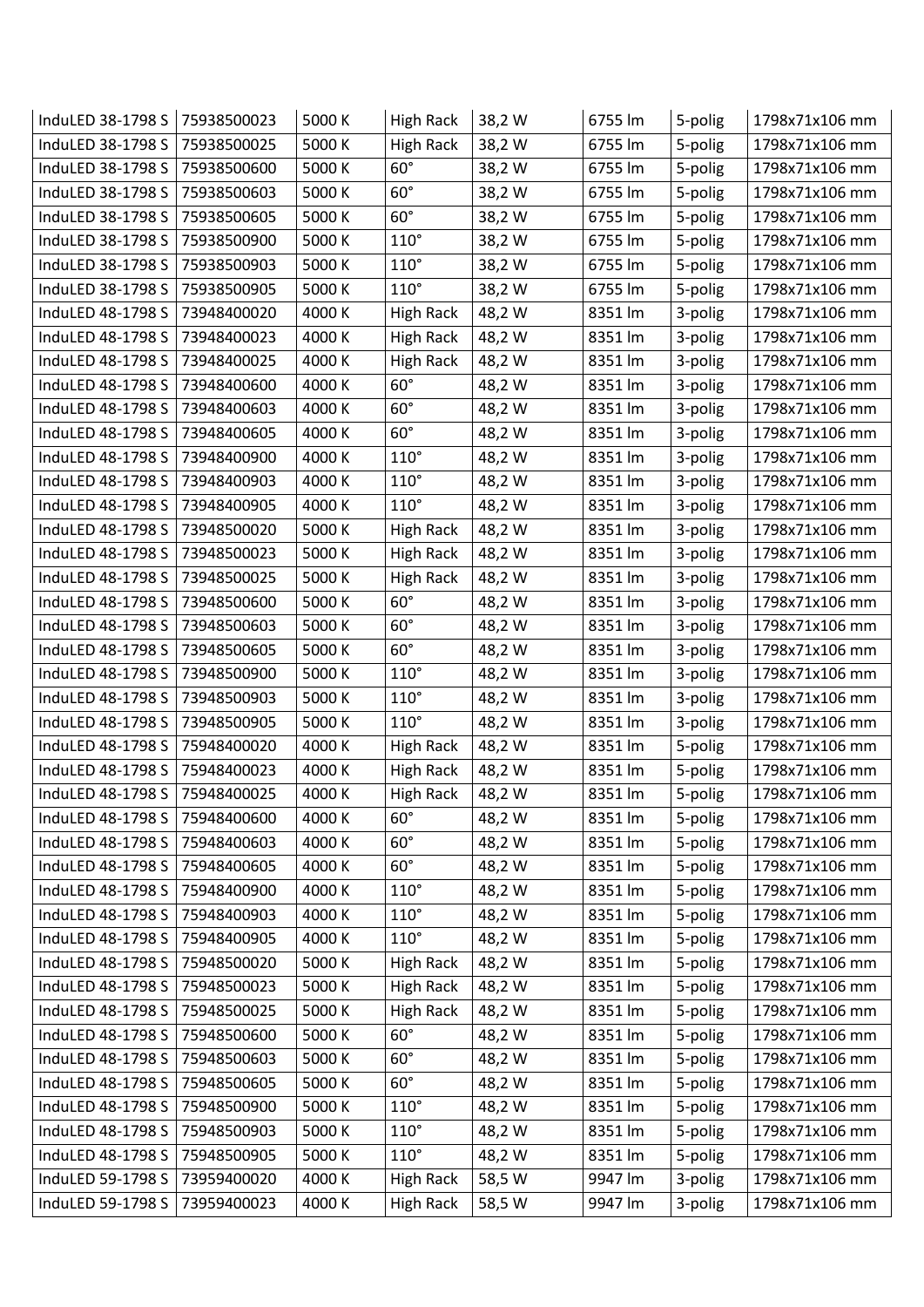| InduLED 59-1798 S | 73959400025 | 4000 K | <b>High Rack</b> | 58,5 W | 9947 lm  | 3-polig | 1798x71x106 mm |
|-------------------|-------------|--------|------------------|--------|----------|---------|----------------|
| InduLED 59-1798 S | 73959400600 | 4000 K | $60^\circ$       | 58,5W  | 9947 lm  | 3-polig | 1798x71x106 mm |
| InduLED 59-1798 S | 73959400603 | 4000 K | $60^\circ$       | 58,5 W | 9947 lm  | 3-polig | 1798x71x106 mm |
| InduLED 59-1798 S | 73959400605 | 4000 K | $60^\circ$       | 58,5 W | 9947 lm  | 3-polig | 1798x71x106 mm |
| InduLED 59-1798 S | 73959400900 | 4000 K | $110^\circ$      | 58,5 W | 9947 lm  | 3-polig | 1798x71x106 mm |
| InduLED 59-1798 S | 73959400903 | 4000 K | $110^\circ$      | 58,5 W | 9947 lm  | 3-polig | 1798x71x106 mm |
| InduLED 59-1798 S | 73959400905 | 4000 K | $110^\circ$      | 58,5 W | 9947 lm  | 3-polig | 1798x71x106 mm |
| InduLED 59-1798 S | 73959500020 | 5000 K | <b>High Rack</b> | 58,5 W | 9947 lm  | 3-polig | 1798x71x106 mm |
| InduLED 59-1798 S | 73959500023 | 5000 K | <b>High Rack</b> | 58,5 W | 9947 lm  | 3-polig | 1798x71x106 mm |
| InduLED 59-1798 S | 73959500025 | 5000 K | High Rack        | 58,5 W | 9947 lm  | 3-polig | 1798x71x106 mm |
| InduLED 59-1798 S | 73959500600 | 5000 K | $60^\circ$       | 58,5 W | 9947 lm  | 3-polig | 1798x71x106 mm |
| InduLED 59-1798 S | 73959500603 | 5000 K | $60^\circ$       | 58,5 W | 9947 lm  | 3-polig | 1798x71x106 mm |
| InduLED 59-1798 S | 73959500605 | 5000 K | $60^\circ$       | 58,5 W | 9947 lm  | 3-polig | 1798x71x106 mm |
| InduLED 59-1798 S | 73959500900 | 5000 K | $110^\circ$      | 58,5 W | 9947 lm  | 3-polig | 1798x71x106 mm |
| InduLED 59-1798 S | 73959500903 | 5000 K | $110^\circ$      | 58,5 W | 9947 lm  | 3-polig | 1798x71x106 mm |
| InduLED 59-1798 S | 73959500905 | 5000 K | $110^\circ$      | 58,5 W | 9947 lm  | 3-polig | 1798x71x106 mm |
| InduLED 59-1798 S | 75959400020 | 4000 K | <b>High Rack</b> | 58,5 W | 9947 lm  | 5-polig | 1798x71x106 mm |
| InduLED 59-1798 S | 75959400023 | 4000 K | <b>High Rack</b> | 58,5 W | 9947 lm  | 5-polig | 1798x71x106 mm |
| InduLED 59-1798 S | 75959400025 | 4000 K | <b>High Rack</b> | 58,5 W | 9947 lm  | 5-polig | 1798x71x106 mm |
| InduLED 59-1798 S | 75959400600 | 4000 K | $60^\circ$       | 58,5 W | 9947 lm  | 5-polig | 1798x71x106 mm |
| InduLED 59-1798 S | 75959400603 | 4000 K | $60^\circ$       | 58,5 W | 9947 lm  | 5-polig | 1798x71x106 mm |
| InduLED 59-1798 S | 75959400605 | 4000 K | $60^\circ$       | 58,5 W | 9947 lm  | 5-polig | 1798x71x106 mm |
| InduLED 59-1798 S | 75959400900 | 4000 K | $110^\circ$      | 58,5 W | 9947 lm  | 5-polig | 1798x71x106 mm |
| InduLED 59-1798 S | 75959400903 | 4000 K | $110^\circ$      | 58,5 W | 9947 lm  | 5-polig | 1798x71x106 mm |
| InduLED 59-1798 S | 75959400905 | 4000 K | $110^\circ$      | 58,5 W | 9947 lm  | 5-polig | 1798x71x106 mm |
| InduLED 59-1798 S | 75959500020 | 5000 K | <b>High Rack</b> | 58,5 W | 9947 lm  | 5-polig | 1798x71x106 mm |
| InduLED 59-1798 S | 75959500023 | 5000 K | <b>High Rack</b> | 58,5 W | 9947 lm  | 5-polig | 1798x71x106 mm |
| InduLED 59-1798 S | 75959500025 | 5000 K | <b>High Rack</b> | 58,5 W | 9947 lm  | 5-polig | 1798x71x106 mm |
| InduLED 59-1798 S | 75959500600 | 5000 K | $60^\circ$       | 58,5 W | 9947 lm  | 5-polig | 1798x71x106 mm |
| InduLED 59-1798 S | 75959500603 | 5000 K | $60^\circ$       | 58,5 W | 9947 lm  | 5-polig | 1798x71x106 mm |
| InduLED 59-1798 S | 75959500605 | 5000 K | $60^\circ$       | 58,5 W | 9947 lm  | 5-polig | 1798x71x106 mm |
| InduLED 59-1798 S | 75959500900 | 5000 K | $110^\circ$      | 58,5 W | 9947 lm  | 5-polig | 1798x71x106 mm |
| InduLED 59-1798 S | 75959500903 | 5000 K | $110^\circ$      | 58,5W  | 9947 lm  | 5-polig | 1798x71x106 mm |
| InduLED 59-1798 S | 75959500905 | 5000 K | $110^\circ$      | 58,5 W | 9947 lm  | 5-polig | 1798x71x106 mm |
| InduLED 69-1798 S | 73969400020 | 4000 K | High Rack        | 68,9 W | 11471 lm | 3-polig | 1798x71x106 mm |
| InduLED 69-1798 S | 73969400023 | 4000 K | <b>High Rack</b> | 68,9W  | 11471 lm | 3-polig | 1798x71x106 mm |
| InduLED 69-1798 S | 73969400025 | 4000 K | <b>High Rack</b> | 68,9 W | 11471 lm | 3-polig | 1798x71x106 mm |
| InduLED 69-1798 S | 73969400600 | 4000 K | $60^\circ$       | 68,9W  | 11471 lm | 3-polig | 1798x71x106 mm |
| InduLED 69-1798 S | 73969400603 | 4000 K | $60^\circ$       | 68,9 W | 11471 lm | 3-polig | 1798x71x106 mm |
| InduLED 69-1798 S | 73969400605 | 4000 K | $60^\circ$       | 68,9 W | 11471 lm | 3-polig | 1798x71x106 mm |
| InduLED 69-1798 S | 73969400900 | 4000 K | $110^\circ$      | 68,9 W | 11471 lm | 3-polig | 1798x71x106 mm |
| InduLED 69-1798 S | 73969400903 | 4000 K | $110^\circ$      | 68,9 W | 11471 lm | 3-polig | 1798x71x106 mm |
| InduLED 69-1798 S | 73969400905 | 4000 K | $110^\circ$      | 68,9 W | 11471 lm | 3-polig | 1798x71x106 mm |
| InduLED 69-1798 S | 73969500020 | 5000 K | <b>High Rack</b> | 68,9 W | 11471 lm | 3-polig | 1798x71x106 mm |
| InduLED 69-1798 S | 73969500023 | 5000 K | High Rack        | 68,9W  | 11471 lm | 3-polig | 1798x71x106 mm |
| InduLED 69-1798 S | 73969500025 | 5000 K | <b>High Rack</b> | 68,9 W | 11471 lm | 3-polig | 1798x71x106 mm |